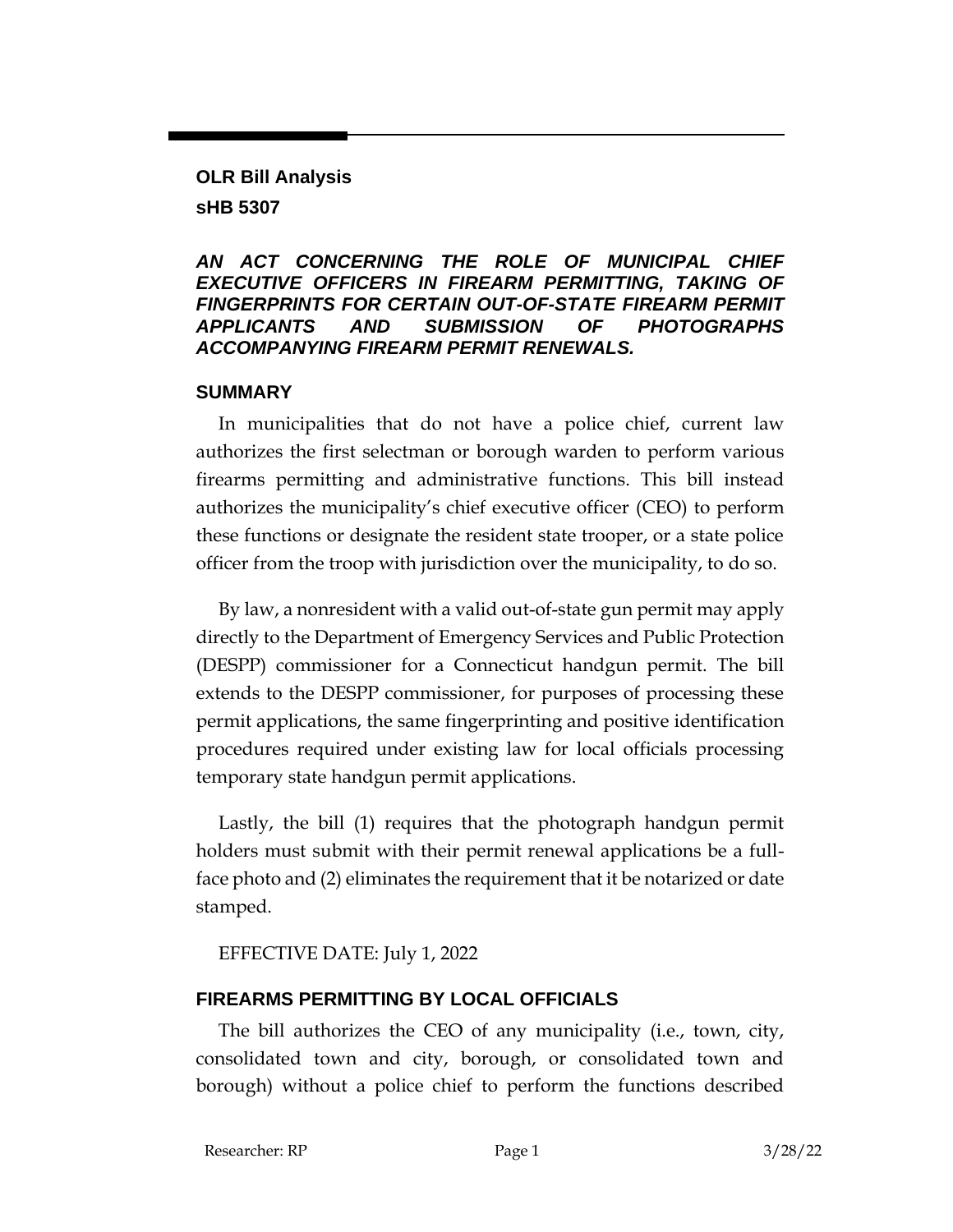below, rather than just a town's first selectman or borough's warden. It also authorizes these municipal CEOs to designate the municipality's resident state trooper, or a state police officer from the State Police troop with jurisdiction over the municipality, to perform these functions.

The bill applies these provisions to the laws on (1) issuing gun dealer and temporary state handgun permits and (2) receiving copies of receipts for handgun and long gun sales and transfers. It also makes conforming changes to the law requiring gun show promoters to notify the host town's local official of the show date, time, duration, and location.

### **FINGERPRINTING AND IDENTIFICATION REQUIREMENTS**

The bill requires the DESPP commissioner to take the fingerprints of nonresident handgun permit applicants or conduct other positive identification methods required by the State Police Bureau of Identification (SPBI) or Federal Bureau of Investigation. If he determines that the applicant's fingerprints have previously been taken and the applicant presents identification that the commissioner determines is valid, he does not have to take the fingerprints again. The commissioner must record the date the fingerprints were taken in the applicant's file and, within five business days, forward the fingerprints or other positive identification to SPBI for criminal history checks.

## **BACKGROUND**

### *Municipal CEOs*

By law, each municipality with a charter adopted or amended under the statutes must have a chief executive officer, who may be the (1) first selectman; (2) chief administrative officer appointed by the board of selectmen or mayor; (3) mayor; (4) borough warden; or (5) appointed town, city, or borough manager (CGS § 7-193). In towns that have a board of selectman as their executive authority, the first selectman is the chief executive officer unless the law provides otherwise (CGS § 7-12a).

## **COMMITTEE ACTION**

Public Safety and Security Committee